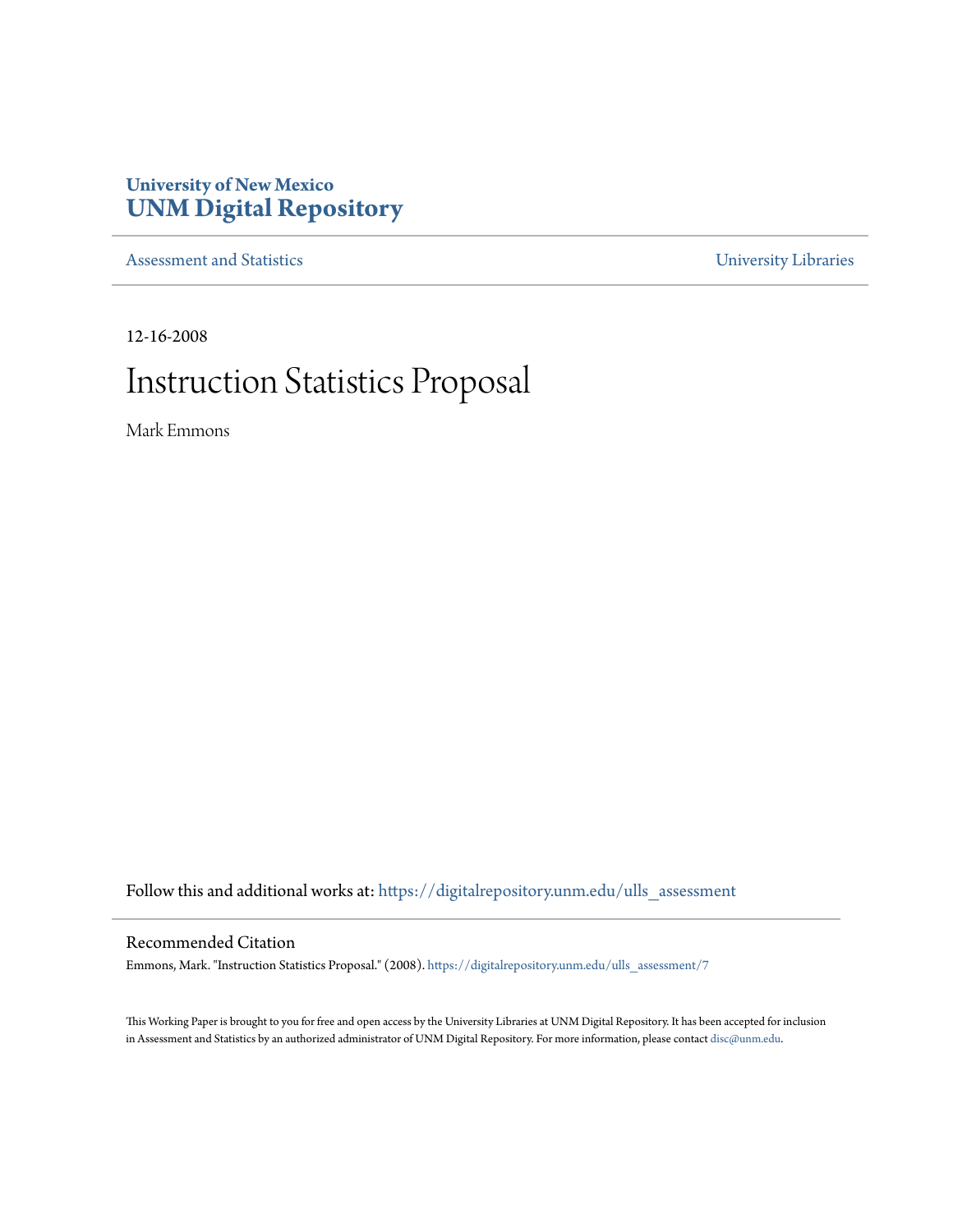To: LIT Steering Committee From: Mark Emmons, on behalf of LIRIC Subject: Instruction Statistics Date: March 25, 2005

# **PROPOSAL**

The Library Instruction and Reference In-service Committee (LIRIC) recommends the creation of a web-based form to input all library instruction statistics. The form would be use to:

- 1. Gather and summarize statistics for:
	- a. ARL reports
	- b. Annual reports
	- c. Administrative dashboard
- 2. Create a database of statistics that will be used to analyze information literacy and instruction services in order to make informed decisions.

At least two members of LIRIC would need access to the administrative side of the database once it was up in order to update fields (to add, for example, a new hire to the drop down instructor menu).

## *Current Process*

Currently, each branch collects and submits statistics idiosyncratically.

Centennial Science and Engineering Library [awaiting input]

#### Fine Arts Library

Clark gathers instruction statistics from staff at FAL (those reporting to Dena Kinney) and sends monthly to Mark Emmons. A copy of the instruction statistics are also given to Dena Kinney who inputs statistics (along with statistics for reference/information services, online searches, Interlibrary Loan, document delivery, gate count, etc., provided by other FAL staff members) to the "public services statistics" web form -

<http://elibrary.unm.edu.libproxy.unm.edu:8080/intranet/libadmin/forms/opera tional/publicstats.html>

Parish Memorial Library

Susan Magee gives instruction statistics to Richard Lujan who inputs them along with the other required stats into the online form.

Zimmerman Library inputs statistics into an Access 97 database and produces reports using Crystal Reports. Access 97 is no longer supported and in fact requires maintaining an old computer in a carrel in the basement.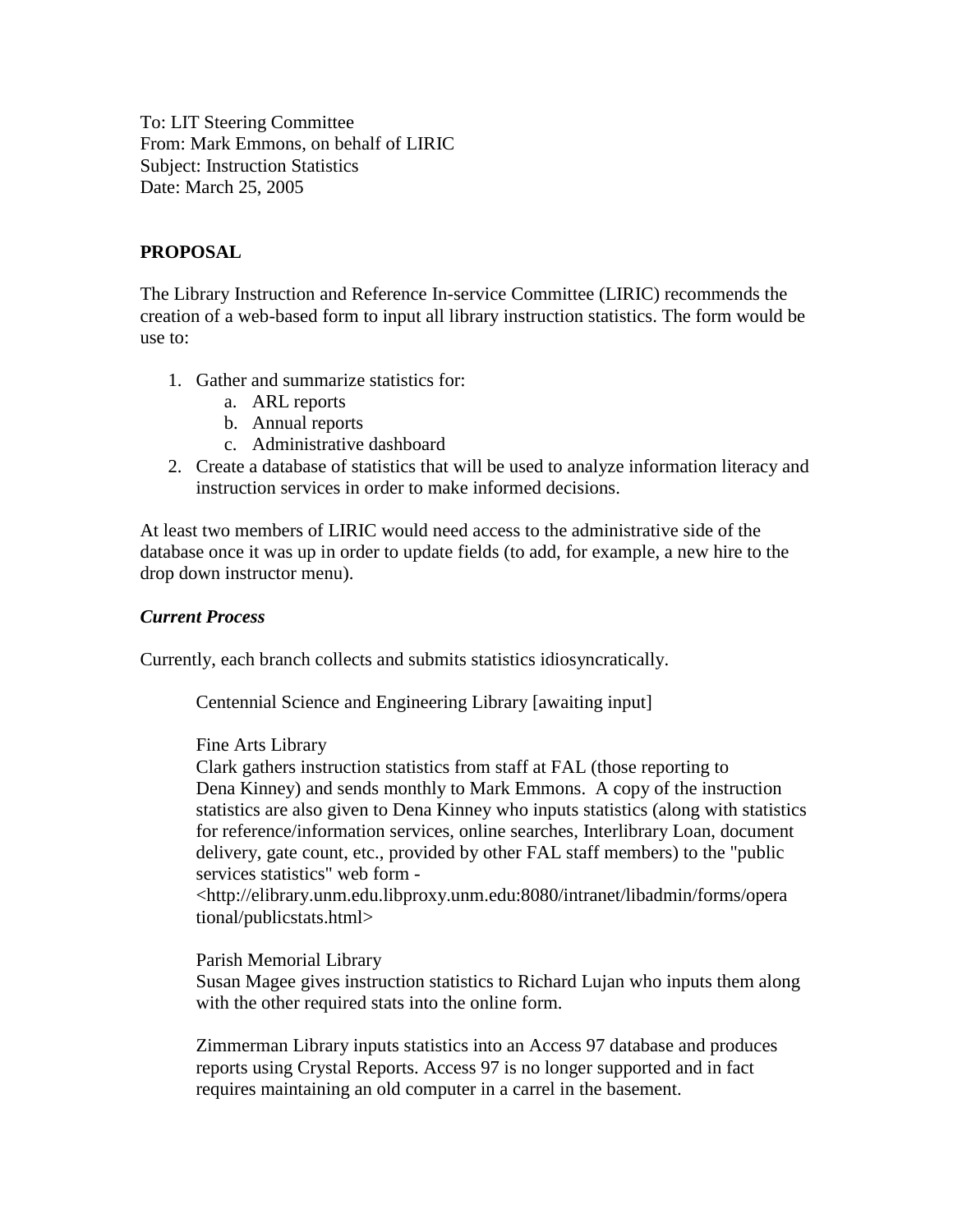Our primary purpose in the past has been to write annual reports and to pass statistics on to the Association of Research Libraries, although statistics have been used on occasion to analyze our library instruction program, make decisions, and to identify frequent users of our services.

This idiosyncratic approach makes it next to impossible to conduct a library-wide analysis of instruction statistics.

On the next few pages, we describe the data elements and the reports we would like to see.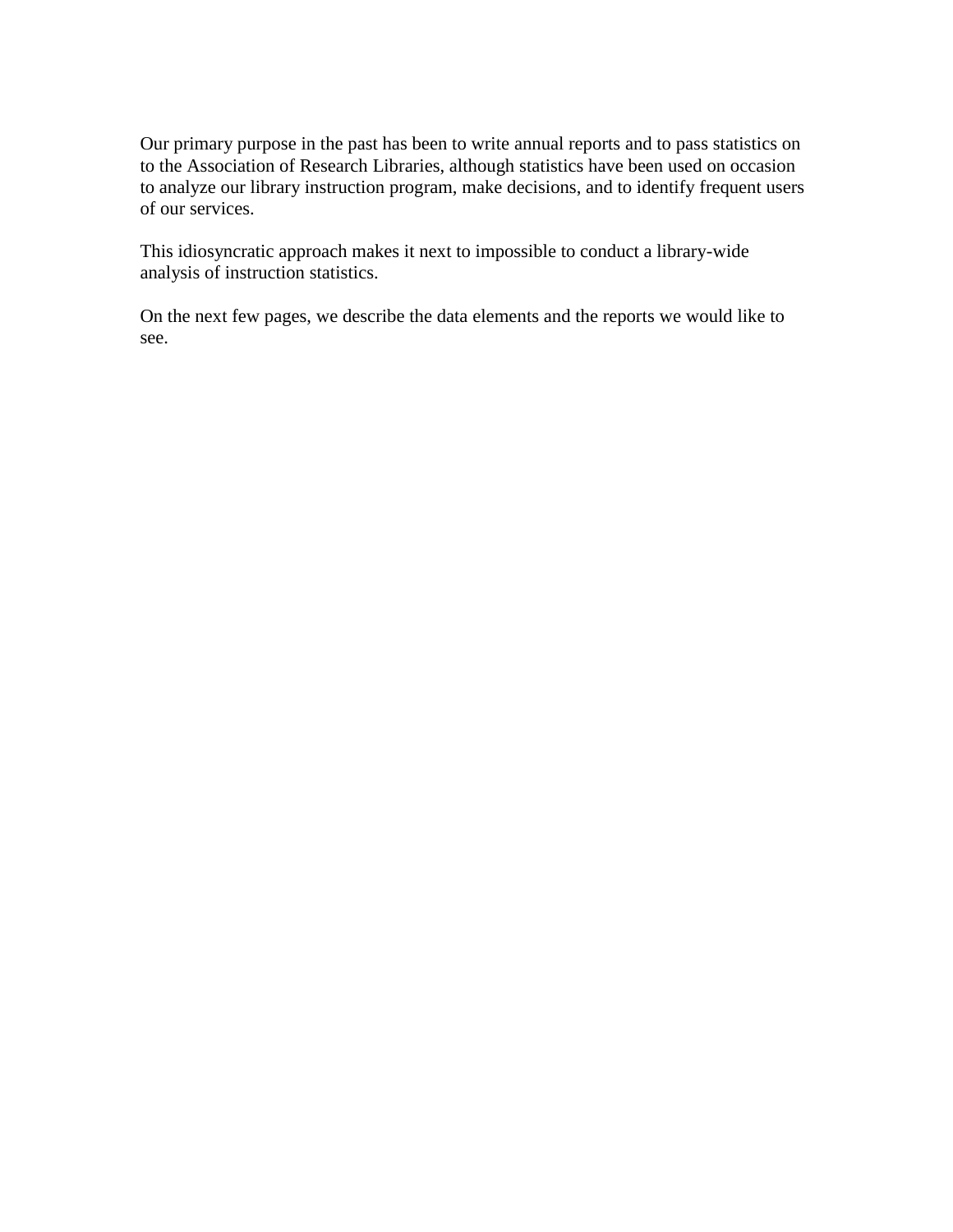### *Fields Needed in the Proposed Database*

Library Instructor Name, with relational link to:

- Library department
- Contact information

Session type (8 choices in a drop down menu)

- 1. Non-UNM Groups
- 2. Course-related
- 3. Research Instruction
- 4. Subject Specialist
- 5. Research Tools
- 6. Other (UNM)
- 7. Individual Subject Specialist
- 8. Individual

... if UNM group  $(2, 3, 4, 5, 6)$ :

- UNM Department (can it be tied to existing database?)
- Course number
- Core (check box), if yes, drop down box with general ed courses listed
- Professor name
- Date
- $\bullet$  Prep time
- Beginning and ending time
- Number of participants

…if non-UNM group (1):

- Type (high school, college, etc.)
- Organization name
- Instructor name
- Date
- $\bullet$  Prep time
- Beginning and ending time
- Number of participants

…if UNM individual (7, 8):

- UNM Department (can it be tied to existing database?)
- Individual name
- Date
- $\bullet$  Prep time
- Beginning and ending time

…if non-UNM individual (7, 8):

- Subject area (mirroring departments?)
- Individual name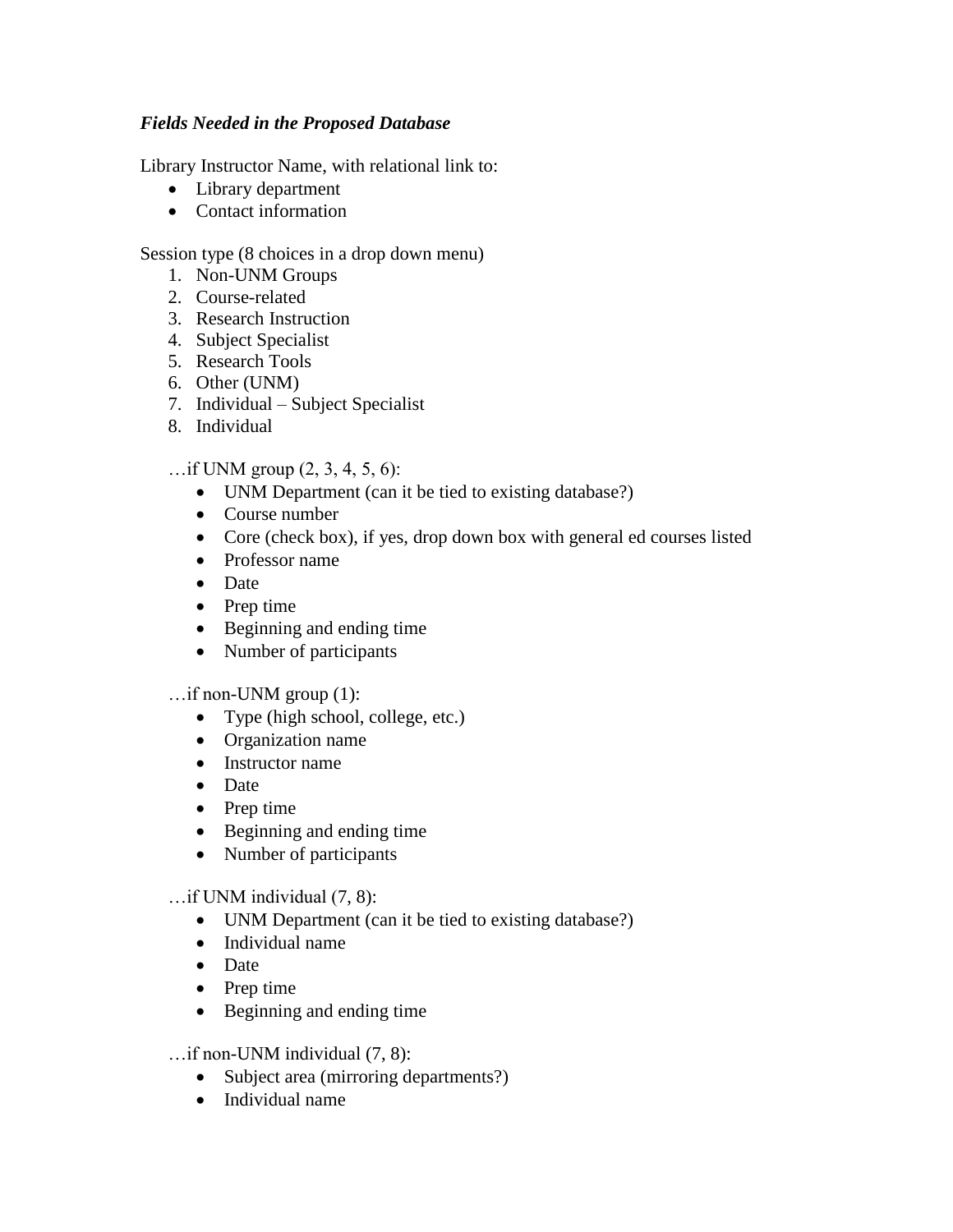- Date
- $\bullet$  Prep time
- Beginning and ending time

For all groups:

Location (drop down)

- Library
- Classroom
- Off-campus

Type of room (drop down)

- Computer lab
- Classroom
- Lecture Hall
- Stacks

Type of instruction (multiple checkmarks possible)

- Active Learning
- Clinic or workshop
- Demonstration or lecture
- Lab
- Online tutorial
- Reference Desk (extended question with teaching)
- Print-based instruction aids
- Web-based instruction aids

Definitions would be available at a click of the mouse.

In addition, the report will need to be flexible enough to support entries for courses that are team taught.